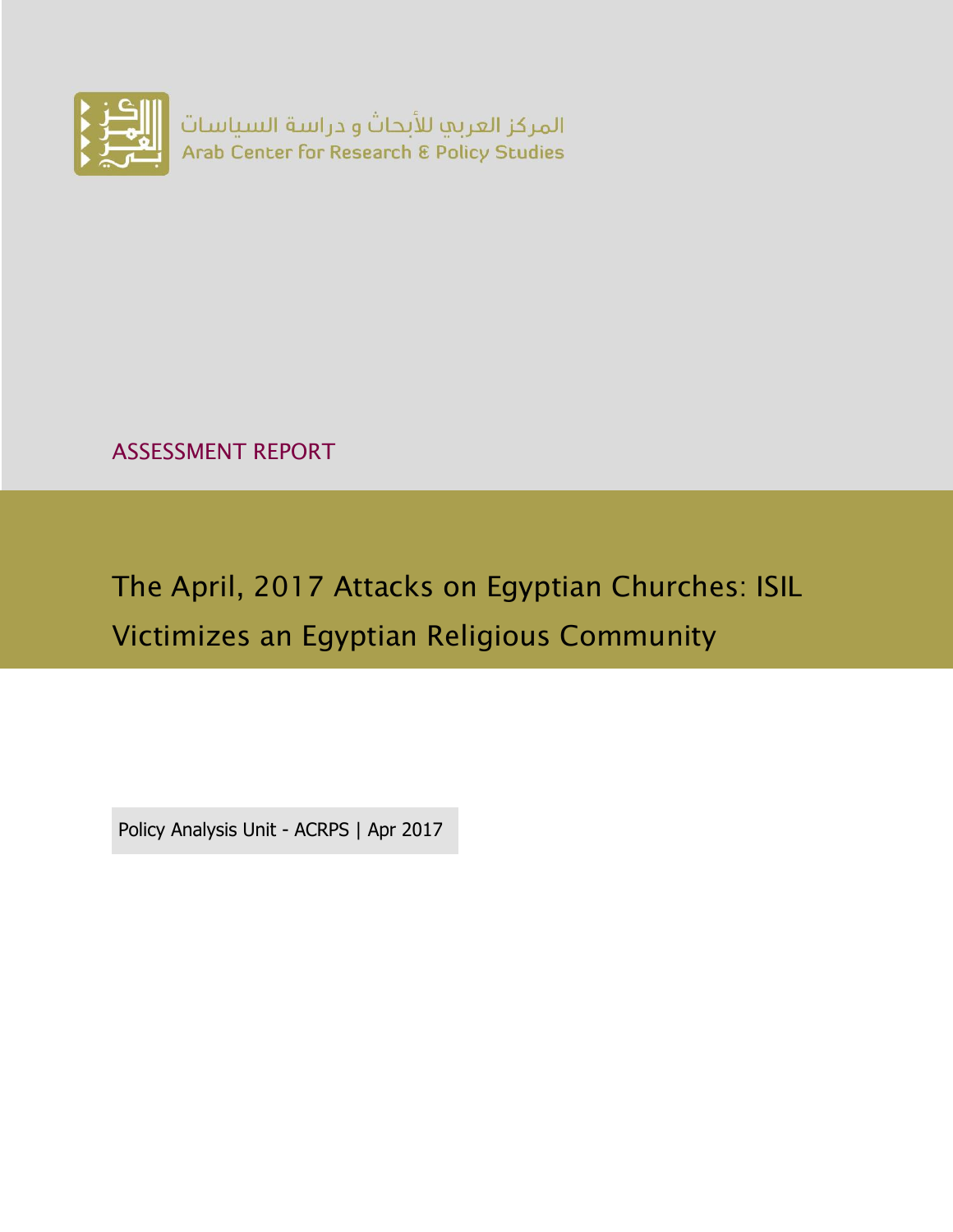The April, 2017 Attacks on Egyptian Churches: ISIL Victimizes an Egyptian Religious **Community** 

Series: Assessment Report

Policy Analysis Unit – ACRPS | Apr 2017

\_\_\_\_\_\_\_\_\_\_\_\_\_\_\_\_\_\_\_\_\_\_\_\_\_\_\_\_

Copyright © 2017 Arab Center for Research and Policy Studies. All Rights Reserved.

The Arab Center for Research and Policy Studies is an independent research institute and think tank for the study of history and social sciences, with particular emphasis on the applied social sciences.

The Center's paramount concern is the advancement of Arab societies and states, their cooperation with one another and issues concerning the Arab nation in general. To that end, it seeks to examine and diagnose the situation in the Arab world - states and communities- to analyze social, economic and cultural policies and to provide political analysis, from an Arab perspective.

The Center publishes in both Arabic and English in order to make its work accessible to both Arab and non-Arab researchers.

#### **Arab Center for Research and Policy Studies**

PO Box 10277

Street No. 826, Zone 66

Doha, Qatar

Tel.: +974 44199777 | Fax: +974 44831651

[www.dohainstitute.org](file:///C:/Users/dena.qaddumi/Desktop/www.dohainstitute.org)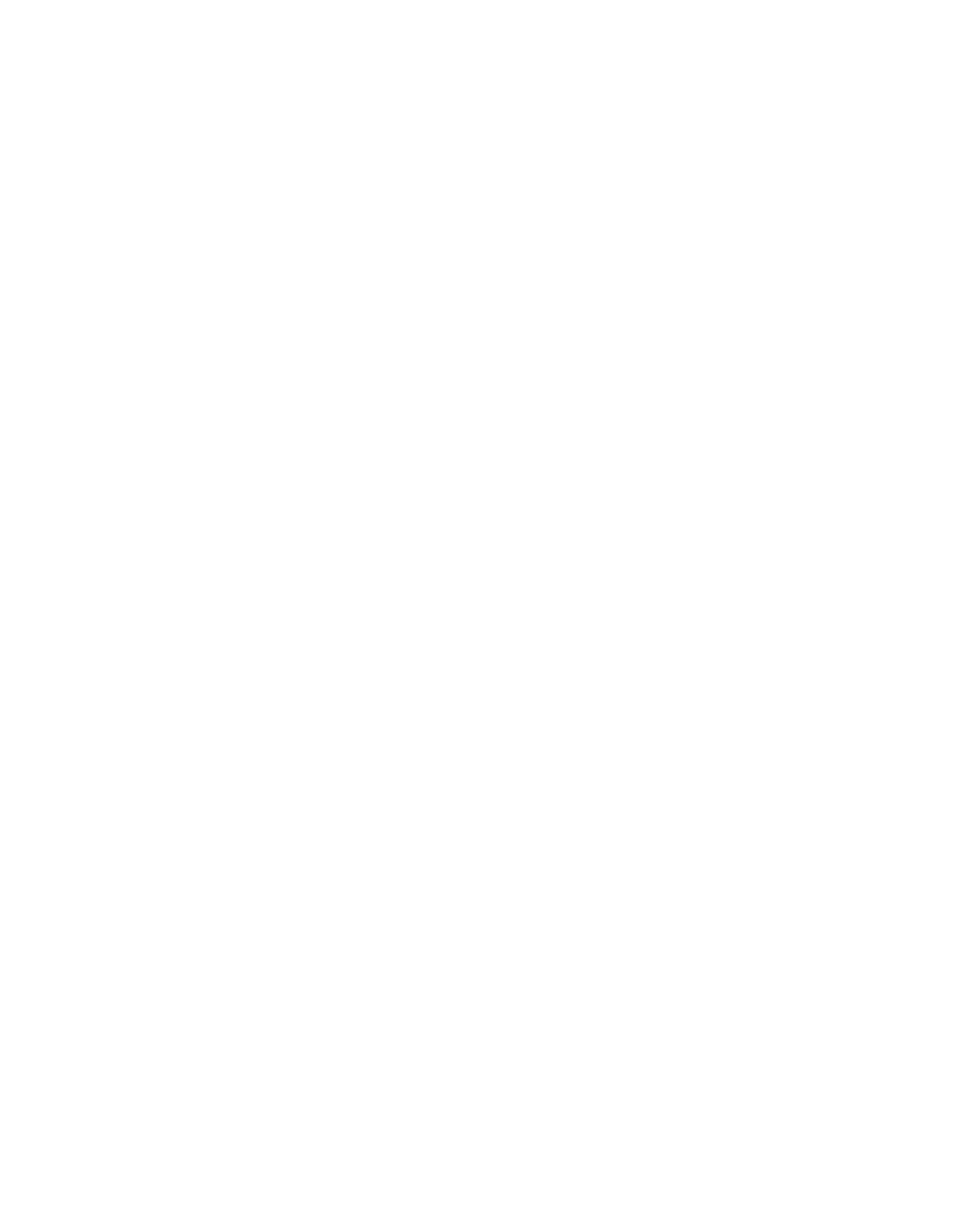## Table of Contents

| Introduction                                     |   |
|--------------------------------------------------|---|
| Security Shortcomings and Denunciations          |   |
| A Question of Coptic Specificity                 | 2 |
| Reverberations across the Eastern Mediterranean  | 3 |
| International Aspects of an anti-Coptic Campaign | 4 |
| The Sisi Regime Capitalizes on a Terror Campaign | 6 |
| Conclusion                                       | 6 |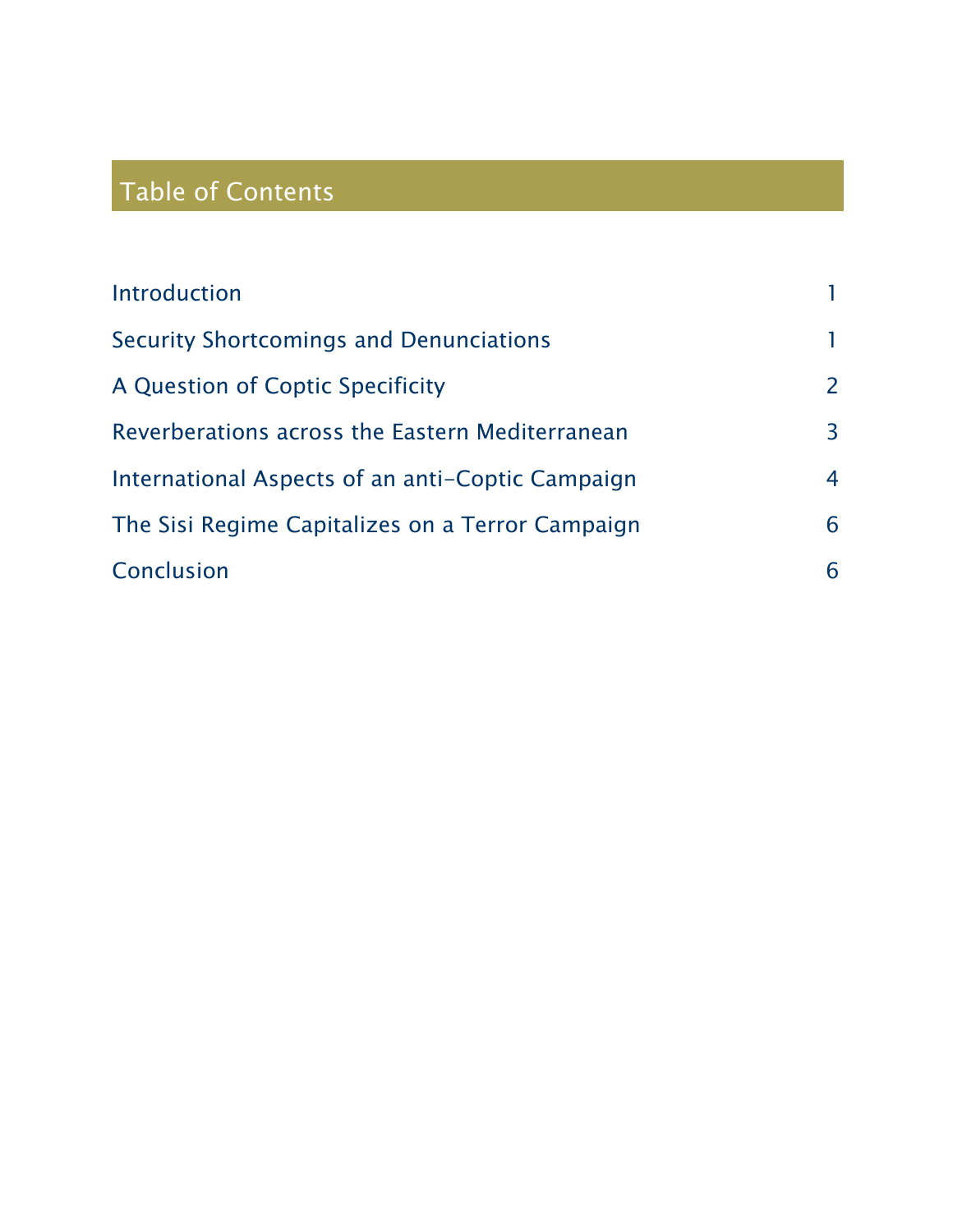#### <span id="page-4-0"></span>Introduction

A series of coordinated terrorist attacks struck Coptic Orthodox churches across Egypt on April 9, celebrated as Palm Sunday. The first bombing, at the Mar Jirjis ("St. George") Church in the Nile Delta town of Tanta, accounted for the majority of victims. In Alexandria, Patriarch of the Coptic Orthodox Church Tawadoros II survived a suicide bombing that targeted St. Mark's Cathedral where the Patriarch was leading a special mass, though 50 were killed and 150 wounded. Egyptian security services also indicate that a car bomb was defused in the vicinity of St. Mark's before it could be detonated. A blast would have significantly increased the impact of the attack. A group calling itself the 'Egyptian Islamic State,' an affiliate of ISIL, claimed through its media channel to have carried out the attacks, promising to deliver even further blows to Egypt's already embattled Coptic Christian community. 'Egyptian Islamic State' had previously acknowledged an attack on the St. Mark's Cathedral of Cairo in December 2016, which had killed 25 parishioners.

#### <span id="page-4-1"></span>Security Shortcomings and Denunciations

Public outrage amongst Coptic Egyptians appeared swiftly, born of the sense of a massive shortcoming on the part of the nation's police, particularly in the town of Tanta, where only 10 days prior a car bomb had been defused outside of the same church. The ability of terrorists to strike with impunity leaves open to question the ability and willingness of Egypt's security services to deal with a clear problem.

A number of political blocs within Egypt have objected to the way that the present crisis is being handled by the security establishment, in efforts spearheaded by the Egyptian Armed Forces. Egyptian politicians have condemned the Ministry of Interior and the Army as apathetic and incompetent. A number of Egyptian political figures have demanded the resignation of senior figures in the country's security establishment, most notably Interior Minister Magdy Abdelghaffar. Mainstream political Islamists were quick to condemn the attack itself, including both the Salafist Nour Party, allied to the regime, and the Justice and Development Party, the political wing of the Muslim Brotherhood, a proscribed organization since the Egyptian coup of 2013. In a statement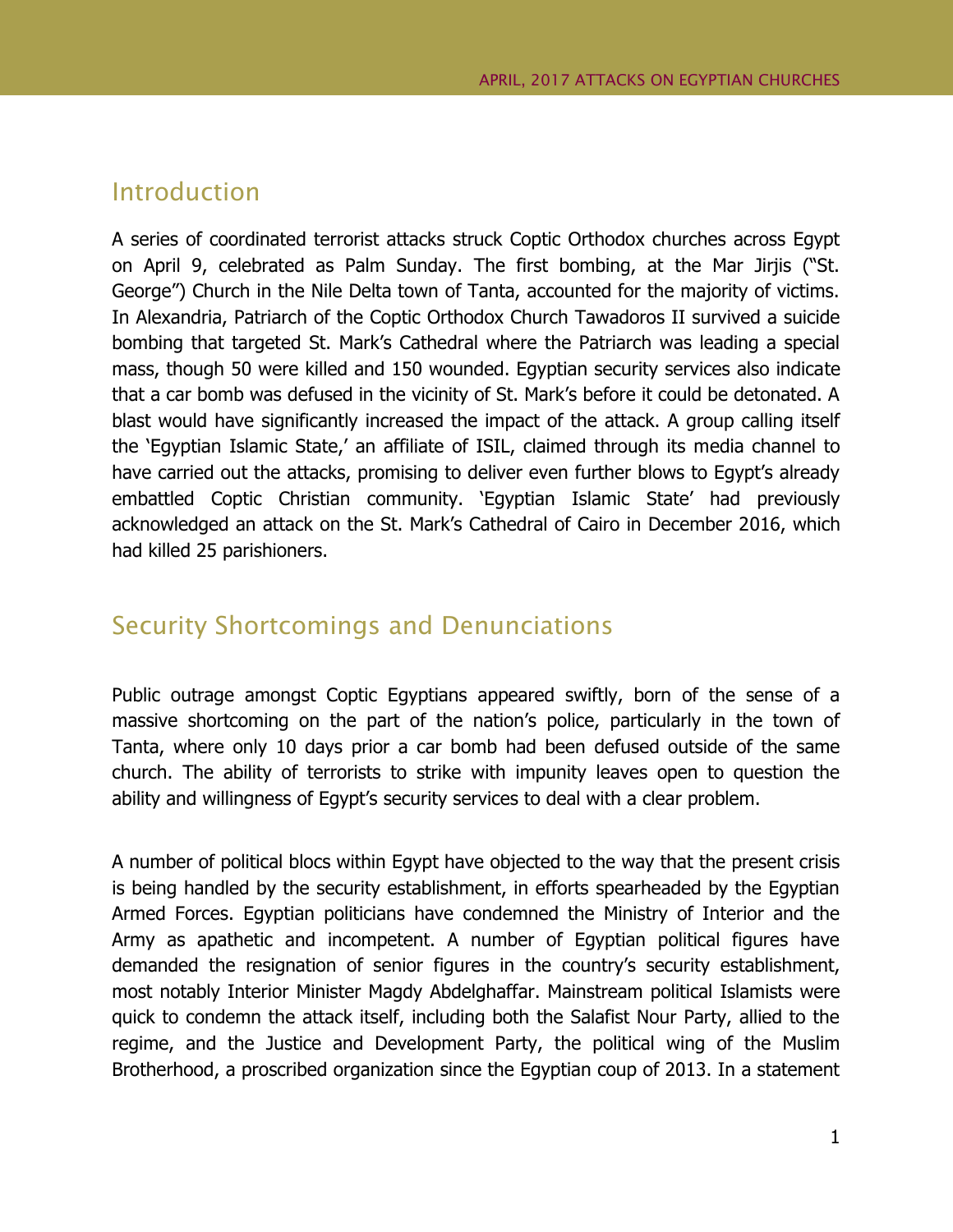released by the JDP, the group mourned the victims of the attacks and held the Sisi regime ultimately responsible for "spilling the blood of Egyptians."

For his part, President Abdelfattah al-Sisi convened a meeting of the National Defense Council before announcing to the media that a "state of emergency" would be rolled out across the country for a period of three months. With vital sites under direct military control, the Sisi regime further announced the formation of a "Higher Committee to Combat Extremism."

## <span id="page-5-0"></span>A Question of Coptic Specificity

To understand the logic of targeting Coptic Christians in Egypt, four main issues must be delineated:

- The established tradition of social and political discrimination against Egyptian Copts, inherited by successive waves of the central, authoritarian state in Egypt
- Sectarian agitation, exacerbated by both religious and political groups in Egypt
- Heightened state of political polarization across Egyptian society since the Revolution of January, 2011 and which led to a small number of limited acts of violence. These developed into more complex waves of retribution in the wake of the June 30, 2013 coup, leading to events in which Coptic Egyptians were victimized for the acquiescence of the Coptic clergy with the coup. Notably, there were no attacks on mosques, despite the fact that the Islamic institution of al-Azhar, a centuries-old religious endowment under state control, was fully complicit with the coup which removed Egypt's elected president
- ISIL activities have targeted Christian communities in all Arab countries it acts within. While this agitation has also engulfed political Islamists opposed to the group as well as a number of Muslim religious movements, an established tradition of Islamic theology has allowed them to target non-Muslims, specifically Christians, with impunity

When it comes to ISIL, when explaining targeting of Egypt's Copts, the Islamic State alludes cryptically to far-removed historical events. Communiqués by ISIL's Egyptian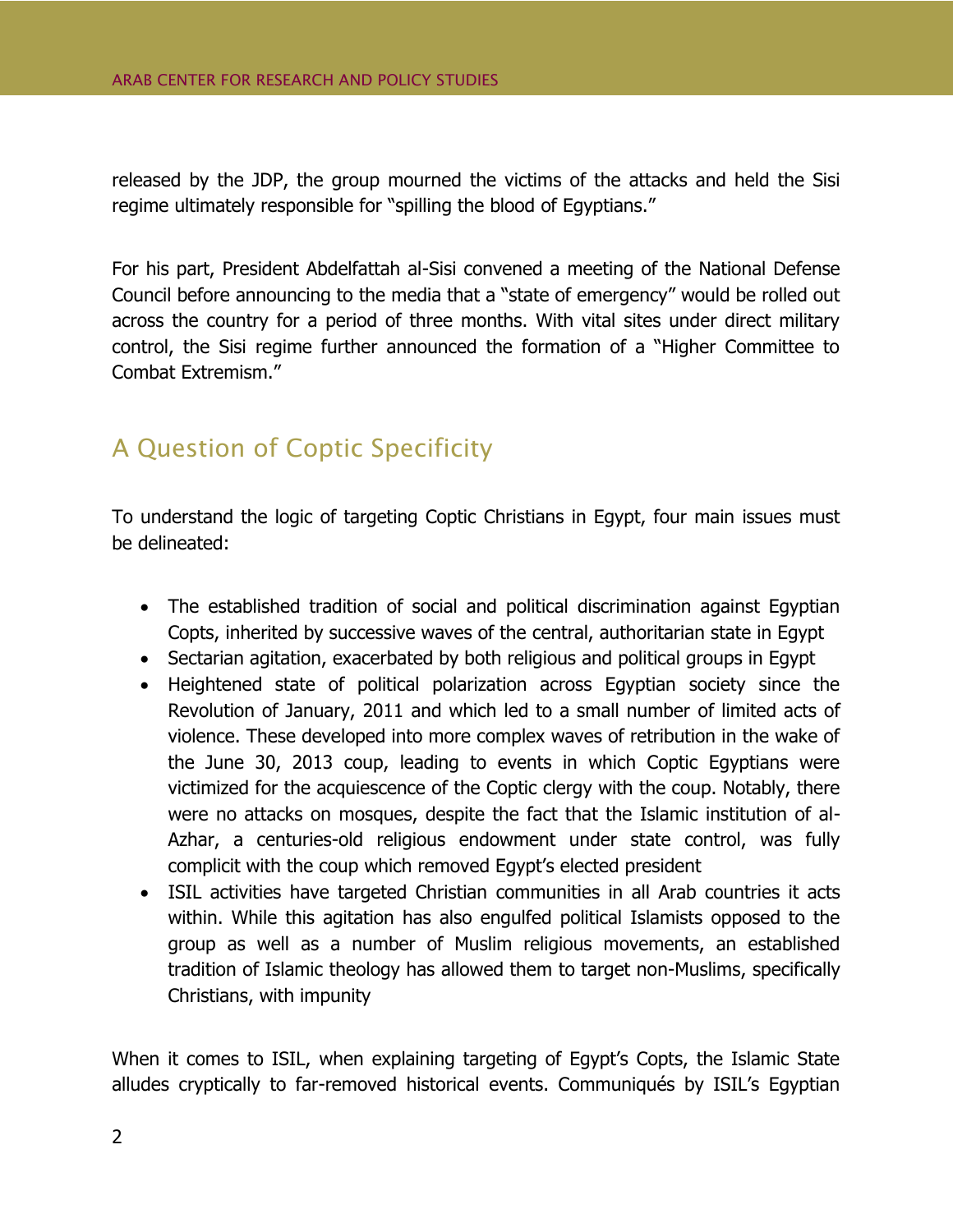affiliate adopt terms to describe the community such as "Crusaders" and "Franks," though they are referring to Egyptian citizens. Statements issued by the group urging attacks on state institutions in Egypt—including the judiciary, the security services and military forces—never fail to ask Islamic State supporters in Egypt to take up arms against Egypt's Christian citizens indiscriminately. In doing this, the group is able to capitalize on a widespread populist sentiment that casts Copts in a hateful light and which depicts Egypt's Christian community as having hegemonic power over the country's economy and media landscape. Rooted in the experiences of selected individual Coptic businessmen, these sentiments are used to sanction a holy war against the "enemies of the religion of God," as ISIL has described the minority community. In the imaginary world developed by ISIL, Egypt's Coptic Christian community, and Christian communities in the Eastern Mediterranean more broadly, are at the forefront of a global effort led by the United States of America to do battle with Islam. Ironically, Egypt's Copts are an indigenous community that makes up part of the national fabric of Egypt, while ISIL is the true "minority" in this case, and remains a foreign import. Nonetheless, the group is able to employ a rhetorical strategy that licenses the killing of Copts and the appropriation of their assets. In its unwillingness to adopt a discourse of coexistence across a diverse Egyptian society, ISIL has even distanced itself from mainstream political Islamists.

The mentality adopted by ISIL and its Egyptian affiliate transcends the boundaries of nation, homeland and citizenship, replacing them with religious divisions that pay no attention to borders and plants the seeds of sectarian discord globally. History has demonstrated that such a mindset will not only weaken pluralist societies, but will also pave the way for internal divisions within a single cultural group or religious confession.

#### <span id="page-6-0"></span>Reverberations across the Eastern Mediterranean

The apparent level of coordination in the near-simultaneous attacks on April 9 broadcast ISIL's message to the world: its networks of power and ability to strike at will remain robust, even in the face of numerous setbacks. However, an examination of the events of April 9 does not reveal any considerable evidence that ISIL has managed to move its operations into Egypt. Firstly, the attacks did not differ in terms of planning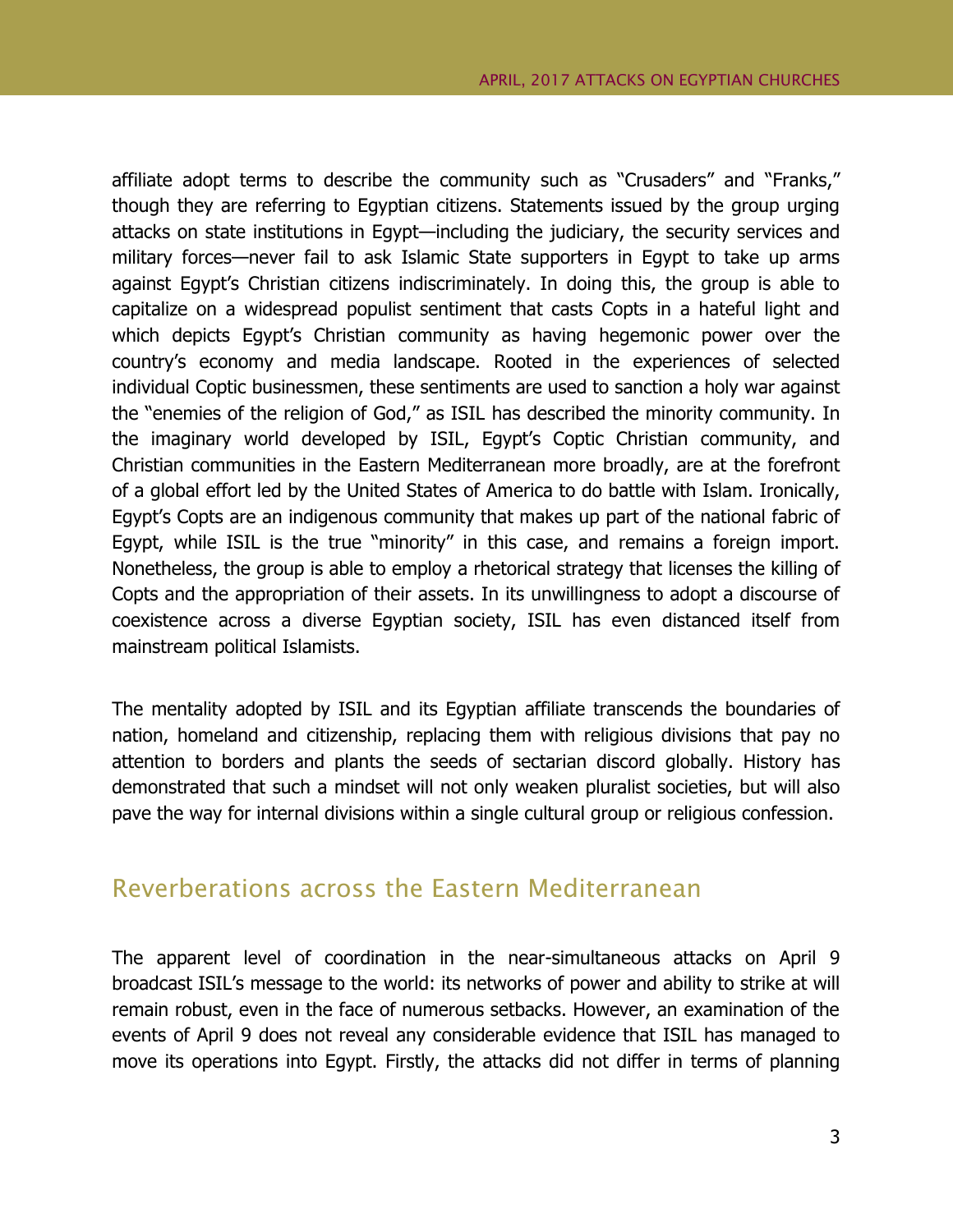sophistication, weapons used or tactics adopted by the attackers compared with earlier events: there is no indication that ISIL has moved its cadres to the country.

The group has thus far also failed to successfully export its model of intra-sectarian hatred into Egypt, which it has more successfully employed in Iraq and Syria. In this sense, Egypt differs from other countries where Islamic State is active. Unlike Iraq, where it has benefited from a Sunni-Shia divide, and Syria, where a division across political has sectarian ramifications, Egypt—with the exception of some isolated areas in the Sinai Peninsula—has thus far remained impervious to implanted sectarian hatred.

## <span id="page-7-0"></span>International Aspects of an anti-Coptic Campaign

More significantly, perhaps, is that in Egypt, ISIL does not hold territory. Unlike its operations in Iraq and Syria, Egyptian Islamic State works primarily to prevent the stabilization, and normalization, of the Sisi regime, and feeds off popular anger. The consequences of its terrorist actions, however, have had the entirely opposite effect: the Egyptian public has become increasingly attached to greater stability, while the regime has also managed to depict itself to world powers as the champion of religious minorities in the face of extremists.

Islamic State rhetoric against Egypt's Coptic community also features as part of the group's strategy of competition with other Islamist groups. By focusing on the connections between the Coptic clergy and the counter-revolutionary regime presently in power in Egypt, the ISIL affiliate is looking to build inroads into the rank-and-file of myriad Islamist political groups that entered the political fray in Egypt en masse following the toppling of Mubarak—and which had quickly clashed with the Coptic Church during Egypt's short-lived period of democracy. In other words, Egypt's Coptic Christians are being targeted as retribution for the 2013 coup.

The fanning of sectarian tensions is a centuries-old phenomenon in Egypt. What defines this present stage is the attempt to politically exploit the sharp political divisions that exist in the wake of the coup, and specifically the desire to win over segments of the Islamist grassroots who do not subscribe to ISIL's ideology—for example disenchanted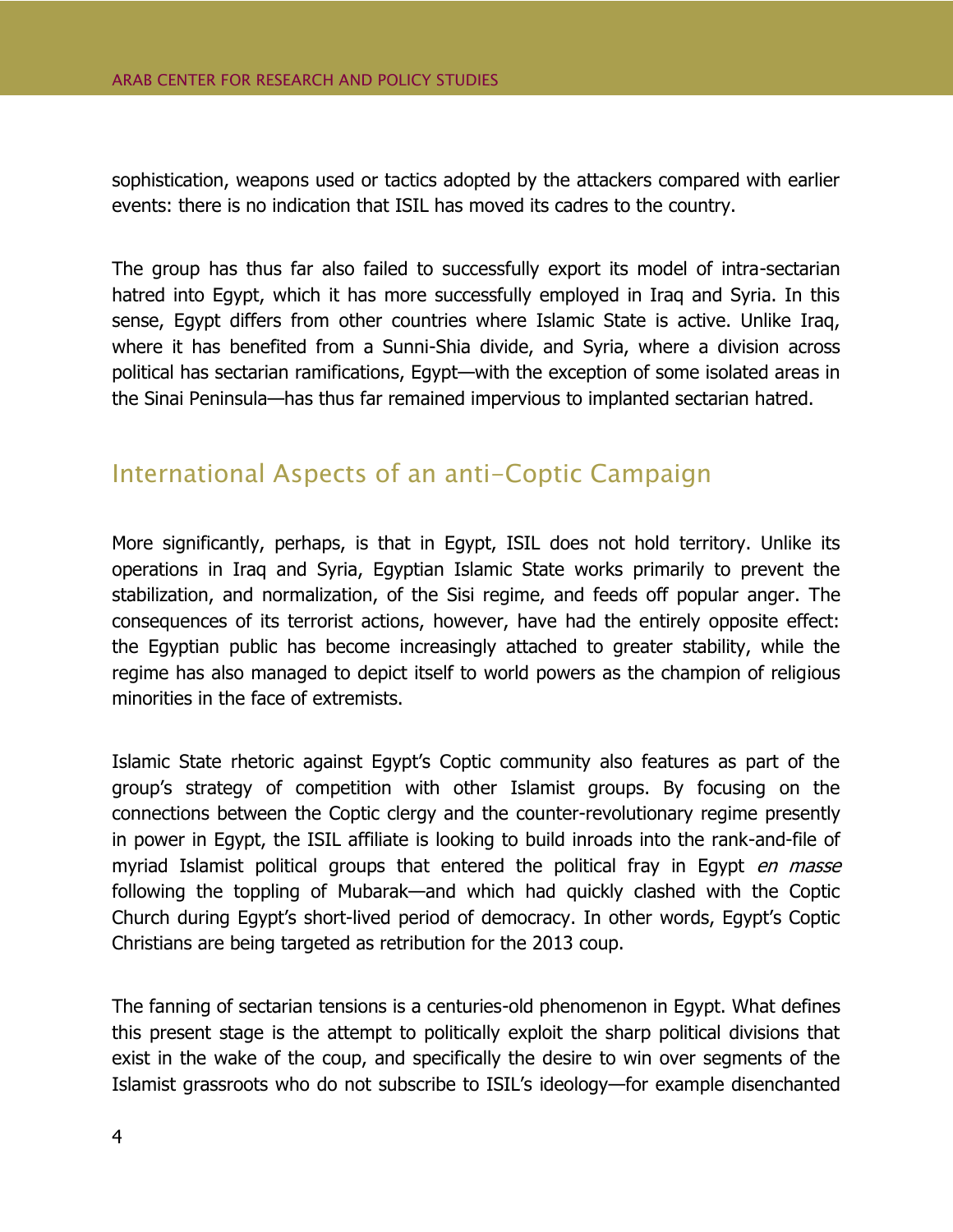members of the Muslim Brotherhood who have been increasingly oppressed and marginalized in the wake of the ouster of Mohammed Morsi. These attempts have resonated with certain ranks of the Muslim Brotherhood who hold Tawadoros II personally culpable for the June, 2013 coup.

Here, the Copts seem to be a soft target, since al-Azhar as well as Egypt's political Salafists also backed the coup. Notably, the Supreme Council of the Armed Forces, the body that orchestrated the ouster of Egypt's first democratically elected president, does not include a single Copt. Indeed, Muslims account for the vast majority not only of Egypt's population as a whole, but also of businessmen and the owners of the nation's media, not to mention the crowds who joined the mass public protests that effectively toppled Morsi on 30 June.

While in many ways unique to Egypt, the ramifications of Egyptian Islamic State's campaign against the Copts have had regional repercussions. A video released by ISIL on 15 February 2015, depicted 21 Coptic Egyptian hostages in Libya; the laborers' throats were slit. The executions made no sense in a country like Libya, where Muslim-Christian tensions simply did not exist. The act did precipitate Egyptian airstrikes on Islamic State outposts in the Libyan city of Sirte where the crime took place.

Repeated attacks on Coptic Christian places of worship in Tanta and Alexandria, as well as an attack on the Coptic Patriarchate in the Cairo neighborhood of Abbasiya, were all part of a strategy declared earlier by the Islamic State. They form part of a pattern first seen with the attacks on Baghdad's Our Lady of Salvation Church in 2010, continuing onto the terrorization of Coptic citizens of the city of Arish in the Sinai Peninsula during a campaign between January and February, 2017. This period witnessed the murder of seven Egyptian Christians, forcing approximately 100 Christian families to flee from the area. The seeming inability of Egypt's security establishment to put an end to these events angered many within the Coptic community. Many questioned the competence of their country's police and armed forces.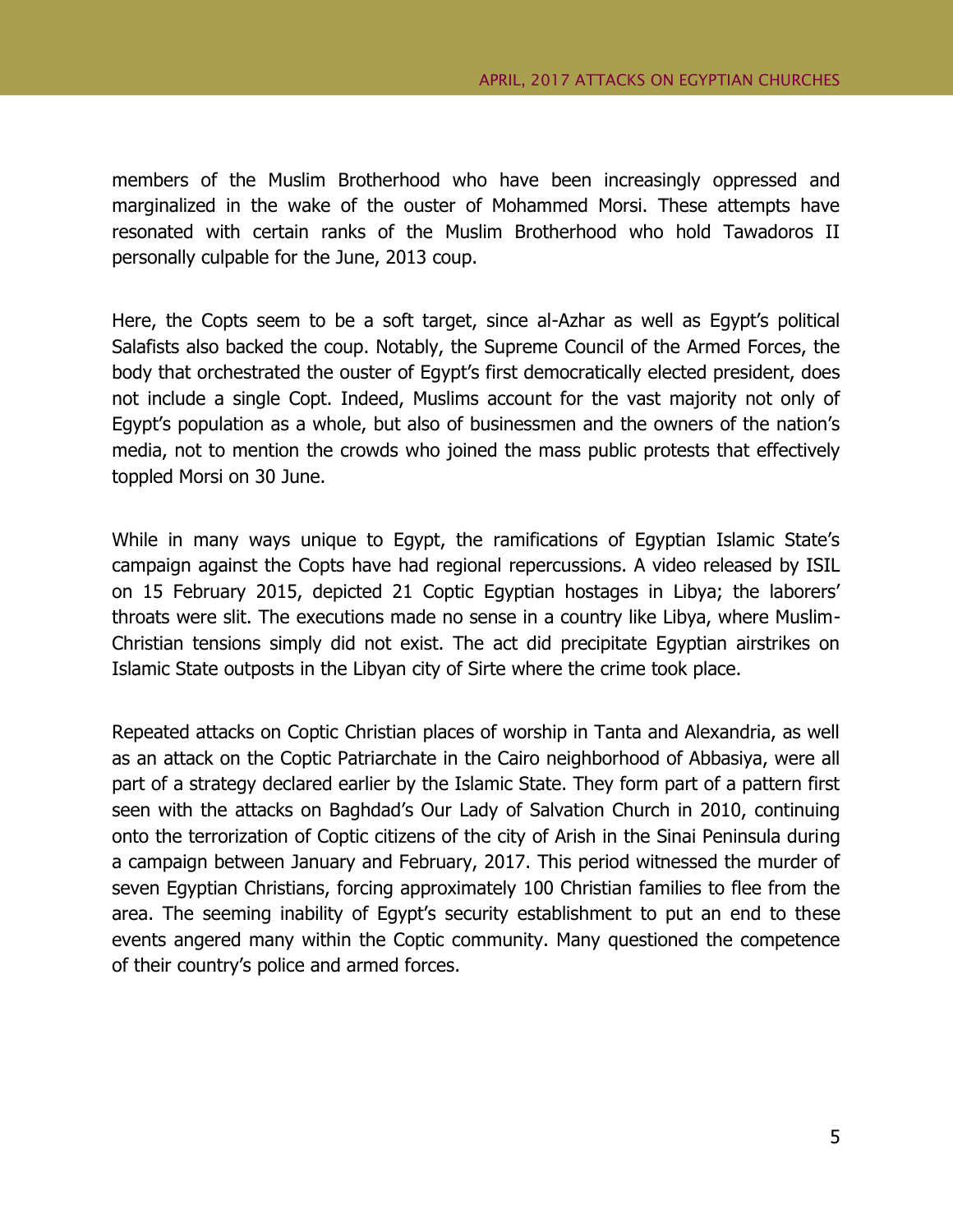## <span id="page-9-0"></span>The Sisi Regime Capitalizes on a Terror Campaign

Egyptian Islamic State's anti-Copt campaign has created an uncertainty threatening negative consequences for the Egyptian economy, particularly in the vital sectors of tourism and foreign investment. However, and even more crucially, the Egyptian Islamic State remains a tacit ally of tyranny and counter-revolutionary forces that the Sisi regime has been able to exploit to bolster its own domestic legitimacy. It has done this by using action against the group to strengthen relations with foreign powers, which suffered since the 2013 coup. In fact, the Egyptian regime has been able to present itself to the world as a vital partner in the face of terrorism. Equally, such developments allow Western powers, long reluctant to openly embrace Sisi because of his regime's human rights violations, to warm up to the leader, justifying relations on the grounds of a mutual project of fighting terrorism. Thus, anti-Coptic violence and violence on the part of Jihadists have served to strengthen relations between Western powers and tyrannical regimes, which have long been based on security-related concerns.

### <span id="page-9-1"></span>Conclusion

Wide-scale Christian emigration has been a prominent feature of both Syria and Iraq over the last half-century. This is the result of an accumulation of a number of factors, beginning with the policies of the Baath governments in both of these countries. Emigration continued during the period of radical violence against Christian communities in Iraq, and culminated in the wholesale displacement of Christian communities by ISIL over the last few years. Today, ISIL appears to be planning a similar, deliberate and forced expulsion of Christians from Egypt.

Alongside the immeasurable human suffering these plans are already inflicting, their success would spell the end of the rich diversity that has typified the Greater Levant for centuries. It demands firm action on the part of the region as a whole, to prevent the success of ISIL and other violent groups which seek to turn religious differences into sources of conflict.